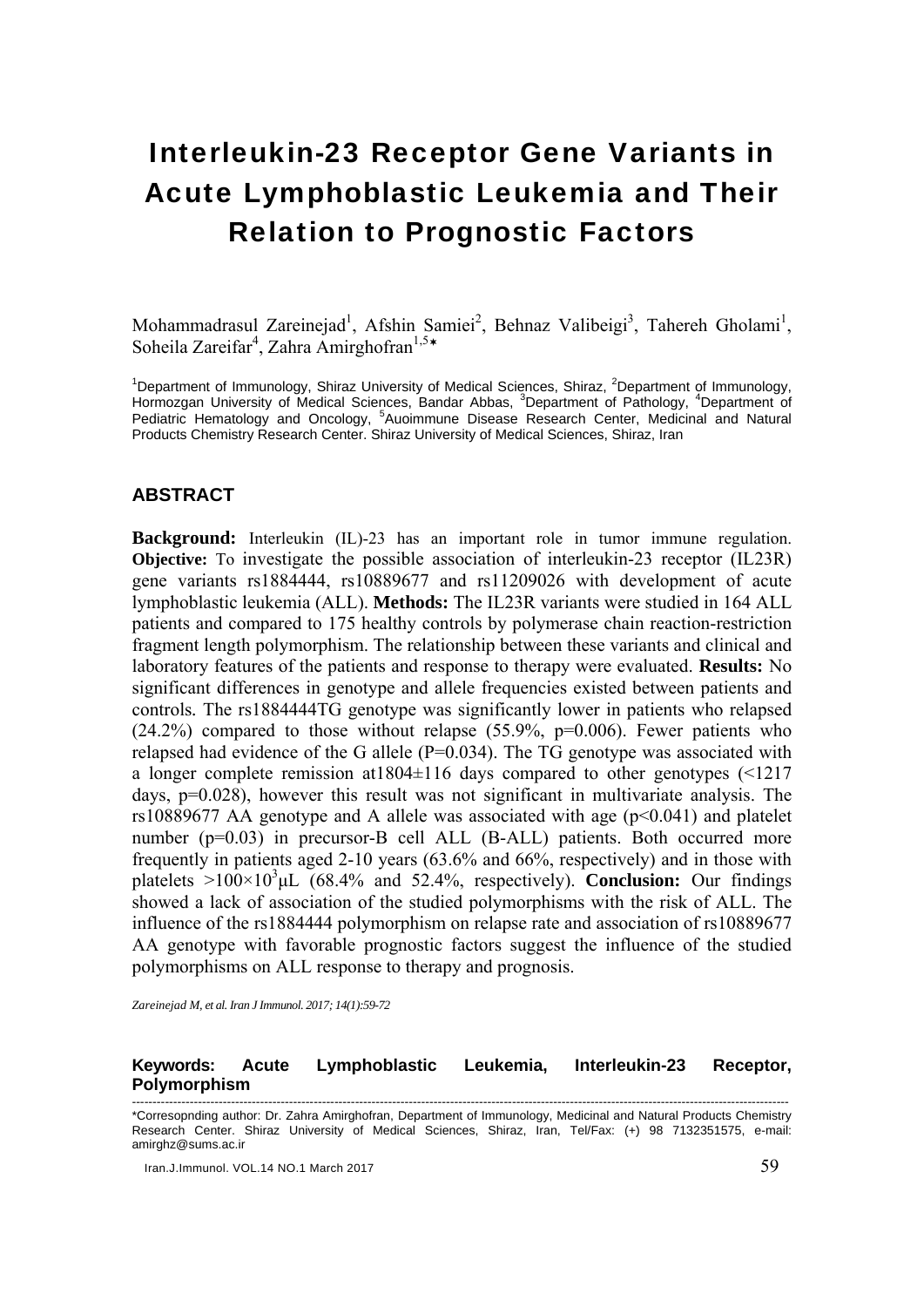# **INTRODUCTION**

Acute lymphoblastic leukemia (ALL) is a malignancy characterized by overproduction of lymphoblasts. Although this disorder affects both children and adults, it is most common in children with a peak incidence between 2–5 years of age (1,2). In Fars Province, Southern Iran, this rate in children less than 15 years of age was reported as 32 cases per one million people in 2001 with a peak incidence in children under the age of 4 years  $(3)$ .

Interleukin (IL)-23 is a cytokine that belongs to the IL-12 family of cytokines (4). This cytokine, which acts as a bridge between innate and adaptive immunity, is mainly secreted by B cells, dendritic cells and macrophages (5). IL-23 is a heterodimeric cytokine that consists of two subunits, p40 and p19. This cytokine plays a key role in differentiation of T cells into the T helper (h)17 subset, which are important cells in mediating inflammatory responses (6). The role of IL-23 in supporting the survival of CD4<sup>+</sup> Th17 cells and the pathogenic role of these cells as shown in multiple animal models of inflammatory and autoimmune diseases indicates the involvement of the IL-23/Th17/IL-17 axis in T cell-mediated diseases (6).

In recent years investigators have reported a dual role for IL-23 in tumor immunity. IL-23 has a pre-tumor function and promotes tumor growth by increasing proinflammatory cytokines such as IL-17 and IL-22, Matrix metalloproteinase (MMP) and increasing angiogenesis (7-10). In addition, IL-23 has decreased tumor infiltration of  $CD8<sup>+</sup>$  T cells into the transformed tissues (7). On the other hand, the anti-tumor role of IL-23 has been demonstrated in a variety of murine tumor models. Results showed increased  $CD8<sup>+</sup>$  T cell infiltration and prevention of the formation of experimental metastases (9).

There are various studies reported the role of IL-23 in leukemia. Cocco *et al.* showed the up-regulation of IL-23R in B-ALL cells, compared with normal early B lymphocytes (11). They observed that IL-23 could diminish directly leukemia cell growth *in vitro* and *in vivo* through the inhibition of cell proliferation and induction of apoptosis. This antileukemic activity of IL-23 was related to IL-23-induced upregulation of miR15a expression resulted in down-regulation of B cell lymphoma (Bcl)- 2 protein expression in B-ALL cells (11). The anti-leukemic activity of IL-23 through inducing peripheral blood mononuclear cells to express

Interferon (IFN)-γ, perforin and granzyme B have been shown by zhou *et al.* (12). Moreover, increased levels of IL-23 in peripheral blood and bone marrow mononuclear cells from newly diagnosed B-ALL patients compared with normal subjects have been demonstrated (13). These data suggest the involvement of IL-23 in the pathogenesis of leukemia and candidate IL-23 for the treatment of B-ALL patients unresponsive to standard therapy protocols (11).

Both the p40 and p19 subunits of IL-23 bind to a receptor complex comprised of the IL-23 receptor (IL23R) and the IL-12 receptor β1 (IL-12Rβ1) (14). IL23R is expressed on activated memory T cells, natural killer (NK) cells and at a lower level on monocytes, macrophages, and dendritic cells (14). Binding of IL-23 to IL23 results in tyrosine kinase2- and Janus kinase (JAK) 2-mediated signal transduction, along with activation of signal transducer and activators of transcription (STAT)3, STAT4 and STAT5 (14).

The IL23R gene is located on chromosome 1p31. A number of single nucleotide polymorphisms (SNPs) exist for this receptor, among which some are functional (15,16). Various studies have reported the association of IL23R polymorphisms with several autoimmune diseases such as rheumatoid arthritis, Inflammatory bowel disease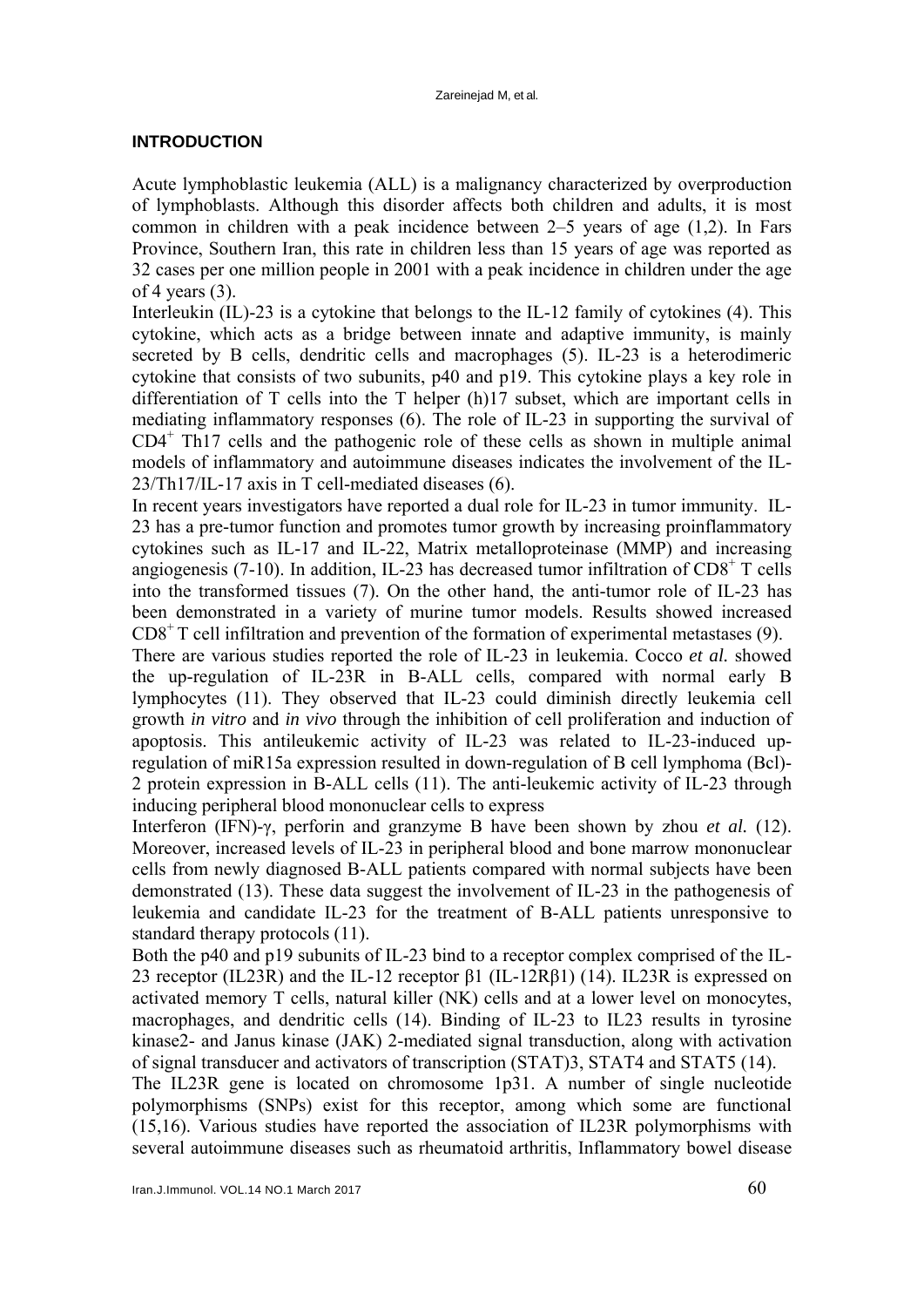and Graves' ophthalmopathy (17-19). This cytokine's polymorphisms are associated with the development of gastric, esophageal and ovarian cancers (20-22).

We took into consideration the important role of the IL-23-IL23R interaction in tumor immunity in order to investigate the association of IL23R with susceptibility to ALL. For this purpose, the frequency of three functional common variants of IL23Rrs1884444 T>G, 10889677 A>C, and rs11209026 G>A were investigated in two groups, Iranian patients with ALL and healthy individuals. These three SNPs encode an amino acid change in the protein product and have functional consequences. In addition, previous studies have shown the importance of these variants in various cancers (20- 22). The relationship between these variants to prognostic factors and response to therapy were also examined.

# **MATERIALS AND METHODS**

**Subjects.** We recruited 164 patients with ALL and 175 healthy controls to participate in this study. Patients were hospitalized between 2011 to 2014 in ShahidFaghihi and Amir Oncology Hospitals, Shiraz, Iran. The diagnosis of ALL was confirmed according to pathological examination and clinical features reported by a relevant specialist. Patients ranged in age from 1-18 years (7.5  $\pm$  4.09 (SD) years). Patients clinical and laboratory characteristics at presentation that included sex, age, white blood cell (WBC) counts, platelet counts, immunophenotype, hemoglobin (Hb) level, percentage of blast in the bone marrow and peripheral blood, and extramedullary involvement (EMI) of the central nervous system (CNS), liver, spleen and lymph nodes were collected from their medical documents during the time of hospitalization. During the follow-up period, we recorded the complete remission (CR) rate (the percentage of patients who obtained CR after initial therapy), complete remission duration (CRD) (the time calculated from the date of diagnosis, if relapsed to the first relapse date, otherwise to the recording date) and survival duration (the time calculated from the date of diagnosis to recorded date or date of death). Patients were treated according to the Children's Oncology Group (COG) protocol (23). Treatment was based on the patients' prognostic factors and leukemia type for total 2 to 3 years and involved administration of multidrug regimen in phases of remission induction, consolidation, prevention of CNS leukemia, and maintenance therapy. We divided the patients on the basis of prognostic factors and according to the protocol into two groups: i) standard [WBC:  $\leq 50 \times 10^3$ / $\mu$ L and age 1 to  $\leq 10$  years] and ii) high-risk [WBC:  $\geq 50 \times 10^3/\mu L$  or age <1 and  $\geq 10$  years] (24). The control subjects were healthy individuals under the age of 18 [mean:  $7.5 \pm 4.1$  (SD)] years who visited Motahari Outpatient Clinic for regular examinations and had no evidence of familial malignancy or other serious disorders. Informed consent was given by the participants or their parents. The study protocol was approved by the Shiraz University Ethics **Committee** 

**Patient Samples and Genomic DNA Extraction.** Blood samples in EDTA-containing tubes were obtained from patients and controls. Genomic DNA was extracted from whole blood samples by Genetbio DNA blood Kit (South-Korea) according to the manufacture's procedure. Final preparation was quantified by measuring absorbance at 260 and 280 nm and then extracts were stored at-20°C until used.

**Genotyping.** To investigate the association between IL-23R gene polymorphisms and susceptibility to ALL, DNA samples were examined for rs1884444, 11209026 and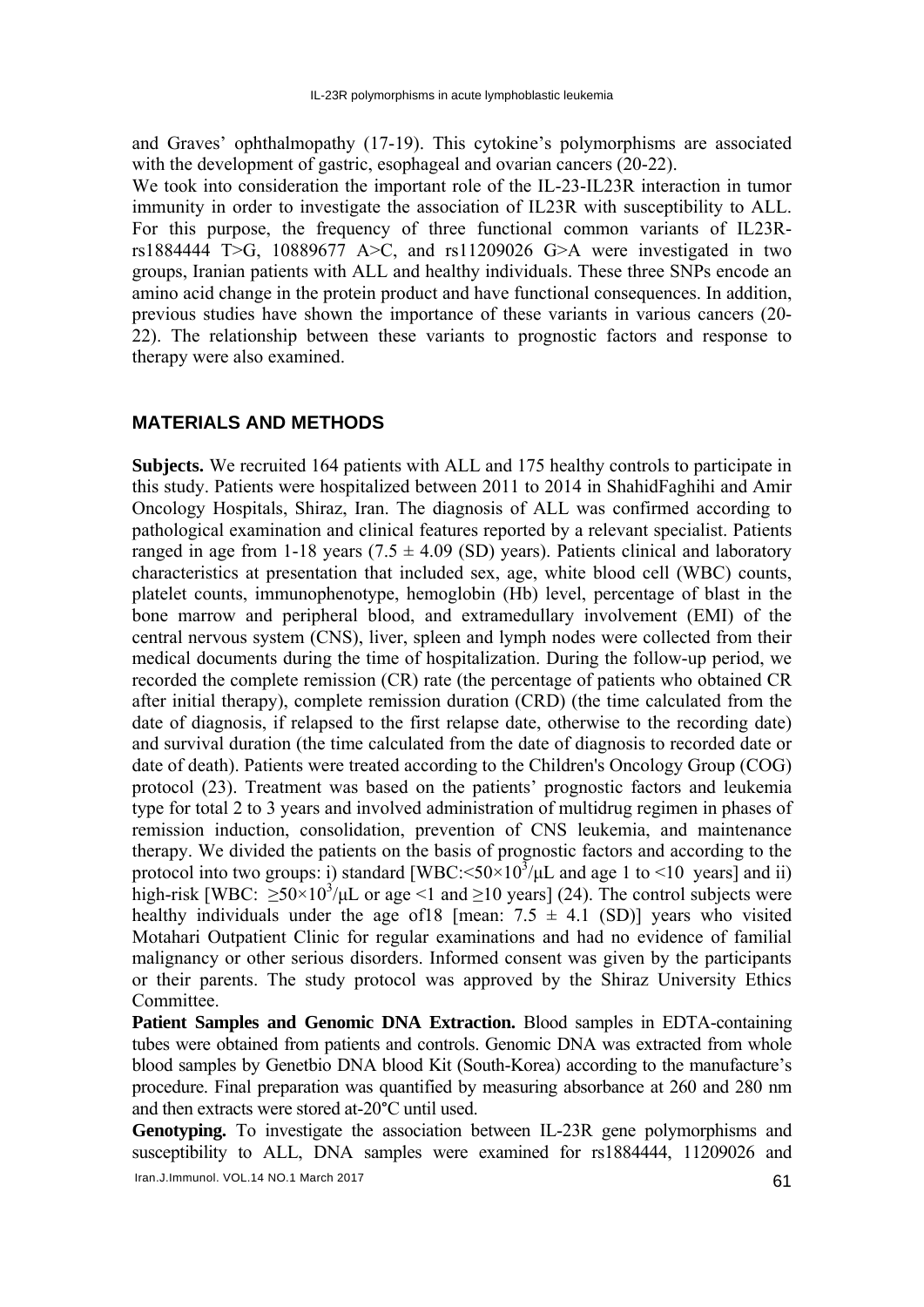10889677 SNPs by polymerase chain reaction-restriction fragment length polymorphism (PCR-RFLP). Sequences of the primers were as follows; rs1884444 (F5´-CTTCTTCCTCCCTAATCAAAGGTTCCCAT-3´, R5´-GCTATTACT GCATCCCATTGAATAGTGGC-3<sup>'</sup>); rs10889677: (F5<sup>'</sup>-ATCGTGAATGAGGAGTTGCC-3<sup>'</sup>, R5<sup>'</sup>-TGTGCCTGTATGTGTGACCA-3'); rs11209026 (F5'-AGTCACTCTGTGGCCTAAAGT AAAG-3', R5'-AGATTTTTCTAGTAAACAACTGAAATGA-3´) (22,25,26). Each PCR amplication was prepared in a total reaction volume of 20 μL containing: 10 μL 2X TEMPase Hot Start Master Mix Blue (Ampliqon, Denmark), 0.5μM of each primer (Bioneer, South Korea), and5-40 ng genomic DNA. The PCR reactions were as follows: Initial denaturation at 95°C for 15 min and then 35 cycles (denaturation at 95°C for 30 s, annealing at different temperatures (63.5°̊C for rs1884444, 66°̊C for rs10889677 and  $65^{\circ}$ C for rs11209026) for 30 s, extension at 72 $^{\circ}$ C for 30s) followed by 1 cycle at 72 $^{\circ}$ C for 5 min. The PCR products size (rs1884444, 188bp; rs11209026, 350 bp; and rs10889677, 470 bp) were visualized on a 2% agarose gel stained by safe stain dye (CinnaGenn, Iran) to detect the quality of the amplication. The PCR products (10 μL) were digested with proper restriction endonucleases (rs11209026, 2 unit Hpy188I (Biolabs, UK); rs1884444, 2 unitHaeIII (BsuRI) (Fermentase, Lituania); rs10889677, 2 unitMnlI (Fermentase, Lituania),  $2 \mu L$  10xbuffer and 7.8  $\mu L$  distillated water to achieve the final volume of 20 μL. After incubation at 37°̊C for overnight, digested products were separated by electrophoresis on 3.5% agarose gel (Invitrogen, UK) and the bands were visualized by an ultraviolet transilluminator (Upland, CA).

**Statistical Analysis.** Hardy–Weinberg equilibrium for all genotypes was evaluated by Arlequin ver 3.1 software. Genotypes and the distribution of alleles between patients and controls were tested with Pearson's chi-square  $(\chi^2)$  and Fisher's exact tests. Haplotype analysis was determined by Arliquine software and analyzed with Epi-Info 2002 (CDC, Atlanta, GA) software. Other statistical analyses were carried out using SPSS version 11.5 for Windows (SPSS Inc., Chicago, IL, USA). The normality of the quantitative data distribution was assessed using the Kolmogorov–Smirnov test. We used the *t-test* and one-way ANOVA model for data with normal distribution and their nonparametric alternatives (Mann Whitney and Kruskal Wallis) for other parameters. We used the logistic regression test to evaluate genotype associations for relapsed and non-relapsed patients, and the odds ratio (OR) with 95% confidence intervals (CI). Survival and CRD were estimated by the Kaplan–Meier method. Univariate analysis was carried out using the log rank test and multivariate analysis by Cox's proportional hazards regression model. Data were expressed as mean  $\pm$  standard error (SE) unless otherwise specified. P-values less than 0.05 were considered statistically significant.

# **RESULTS**

**Patient Characteristics.** Table 1 summarizes the ALL patients' clinical and biological characteristics. Of the 164 ALL cases,  $116(70.7%)$  were male and  $48(29.3%)$  were female. The control group comprised 175 healthy individuals, 121(69.1%) males and 54(30.9%) females. Due to a number of limitations and incomplete documentation, we were unable to document prognostic factor data for all patients. Most patients (76.7%) had precursor-B cell ALL (B-ALL) and 23.3% had T-ALL. The initial WBC count for patients was 32.4 $\pm$ 5.46 $\times$ 10<sup>3</sup>/μL and the platelet count was 150.9 $\pm$ 15.4 $\times$ 10<sup>3</sup>μL. The Hb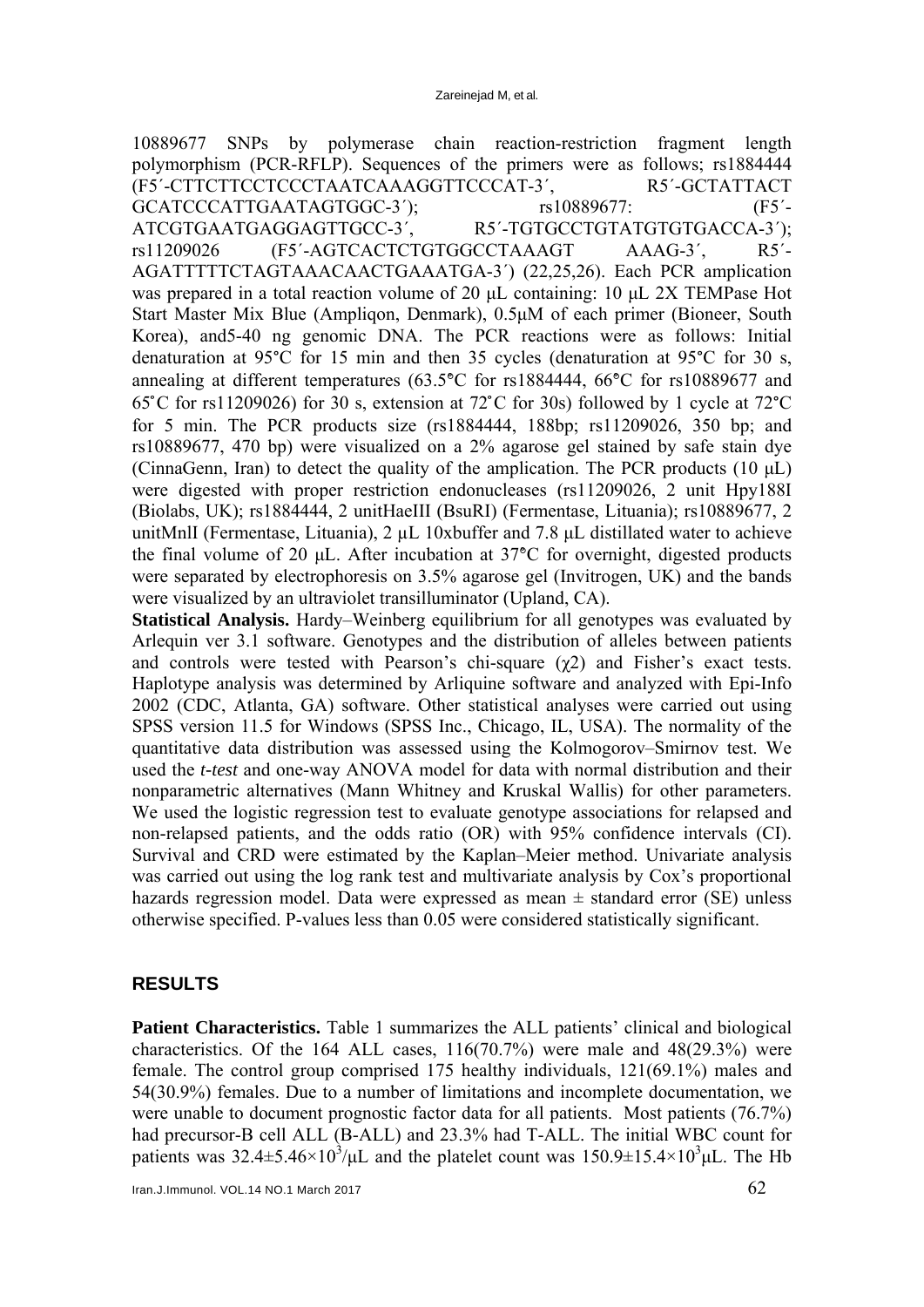level was 8.87±0.30 g/dL. The bone marrow blasts were 84.85±0.9% whereas the peripheral blood blasts were 47.7±4.6%. EMI was present in 58.9% of patients as follows: splenomegaly (54.8%); CNS involvement (25.8%); hepatomegaly (45.2%); and lymphadenopathy (14.5%). After diagnosis, 75.8% of patients entered remission during 27.6±5.0 days of chemotherapy. During the follow up, 34.2% of patients relapsed. CRD and survival duration were  $824\pm66$  days (median: 617) and 1114 $\pm66$  days (median: 1131), respectively. The rate of patients who survived until the end of the study was 90.6% (death rate: 9.4%). We placed the patients according to *risk* classification into standard (65.5%) and high (34.5%) risk groups.

| <b>Variables</b>                         | <b>Patients</b>        |
|------------------------------------------|------------------------|
| Number                                   | 164                    |
| Age (years)                              | $7.70 \pm 0.49$        |
| Sex:                                     |                        |
| Male<br>Female                           | 116(70.7)<br>48 (29.3) |
|                                          |                        |
| Lineage:                                 |                        |
| B<br>T                                   | (76.7)<br>(23.3)       |
|                                          |                        |
| WBC ( $\times$ 10 <sup>3</sup> /µL)      | $32.4 \pm 5.46$        |
| Platelet ( $\times$ 10 <sup>3</sup> /µL) | $150.9 \pm 15.4$       |
| Hb(g/dL)                                 | $8.87 \pm 0.30$        |
| BM blasts (%)                            | $47.75 \pm 4.6$        |
| PB blasts $(\% )$                        | $84.85 \pm 0.9$        |
| Patients with EMI                        | (58.9)                 |
| CR rate                                  | (75.8)                 |
| CRD(days)                                | $824 \pm 66$           |
| Survival duration (days)                 | $1114 \pm 66$          |
| Survival rate                            | (90.6)                 |

**Table 1. Clinical and laboratory characteristics of acute lymphoblastic leukemia (ALL) patients.** 

Data are represented as number, (%) or mean ± SE. WBC: White blood cells.

Hb: Hemoglobin, BM: Bone marrow, PB: Peripheral blood, EMI: Extramedullary involvement,

CR: Complete remission, CRD: Complete remission duration.

Genotypic and Allelic Distribution. Genotypes and allelic frequencies of IL23R rs1884444, rs10889677, and rs11209026 SNPs are shown in Table 2. The Hardy– Weinberg P-values in both ALL cases and controls in each SNP exceeded 0.05. On evaluation of genotype distribution for rs1884444, 50 (30.5%) had the TT genotype, 76 (46.3%) had the TG genotype, and 38 (23.2%) had the GG genotype. The frequencies of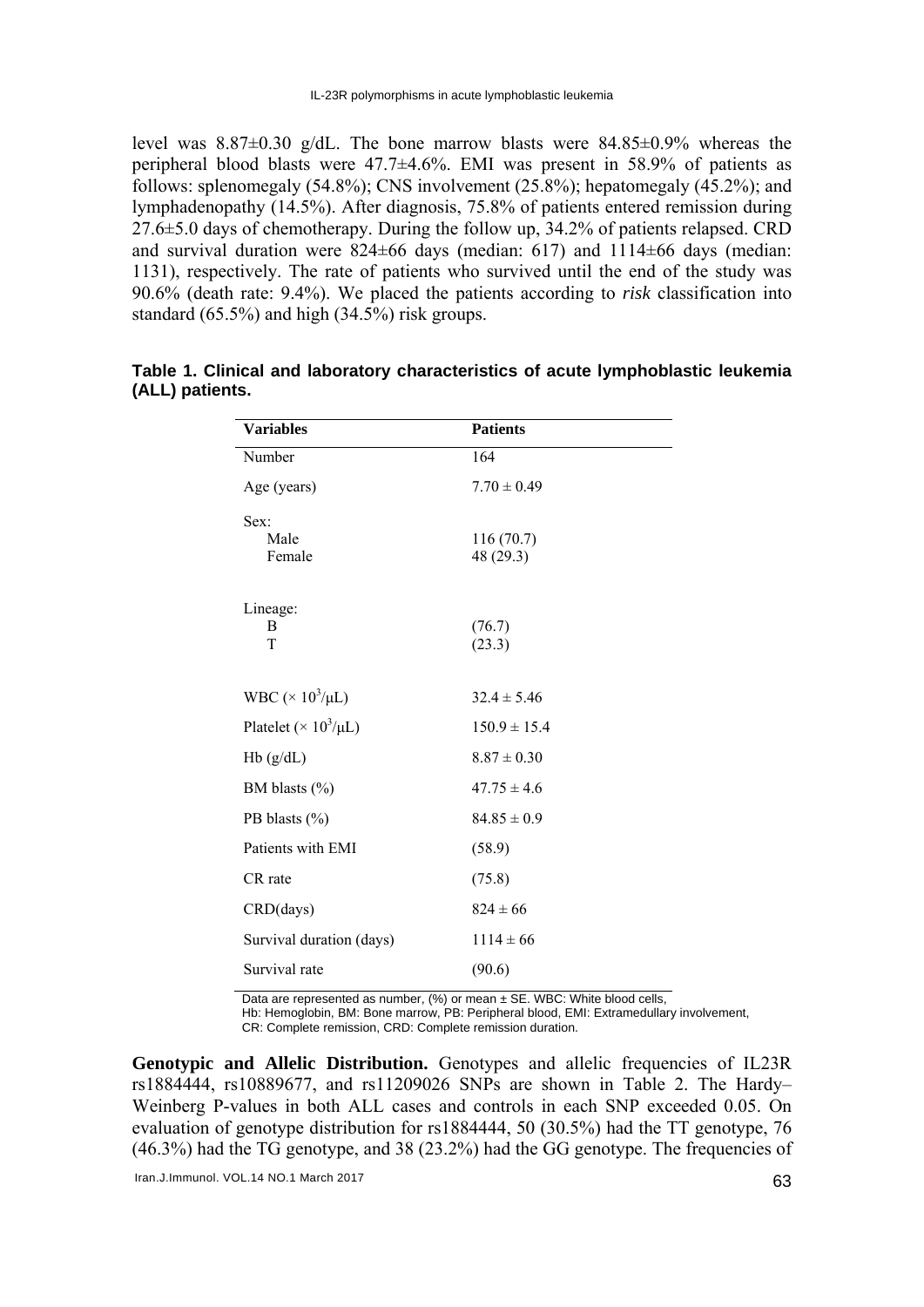these genotypes in the controls were as follows: TT in 55 (31.4%), TG in 79 (45.1%) and GG in 41 (23.4%) subjects. The allele frequencies were 53.7% for T and 46.3% for the G allele in patients compared to 54.0% for T and 46.0% for the G allele in controls. There was no significant difference in genotype and allele frequencies for this SNP between patients and controls.

| IL-23R SNPs                           | Patients $(n = 164)$                    | Controls $(n = 175)$                    | <b>P</b> Value |
|---------------------------------------|-----------------------------------------|-----------------------------------------|----------------|
| rs1884444Genotypes<br>TT<br>TG<br>GG  | 50(30.5)<br>76 (46.3)<br>38(23.2)       | 55 (31.4)<br>79(45.1)<br>41 $(23.4)$    | 0.99           |
| Alleles<br>T<br>G                     | 176(53.7)<br>152(46.3)                  | 189(54.0)<br>161(46.0)                  | 0.97           |
| rs10889677Genotypes<br>AA<br>AC<br>CC | 55 $(33.5)$<br>74 (45.1)<br>35(21.3)    | 70(40.0)<br>70(40.0)<br>35(20.0)        | 0.46           |
| Alleles<br>A<br>$\mathcal{C}$         | 184(56.1)<br>144(43.9)                  | 211 (60.28)<br>139 (39.7)               | 0.26           |
| rs11209026Genotypes<br>AA<br>AG<br>GG | $\boldsymbol{0}$<br>7(4.3)<br>157(95.7) | $\boldsymbol{0}$<br>8(4.6)<br>167(95.4) | 1.00           |
| Alleles<br>A<br>G                     | 7(2.1)<br>321 (97.9)                    | 8(2.2)<br>342 (97.8)                    | 0.81           |

# **Table 2. Genotype and allele frequencies of IL23R gene polymorphisms in acute lymphoblastic leukemia (ALL) patients.**

SNP:, Single nucleotide polymorphism

The genotype frequencies for the rs10889677 SNP were as follows: AA in 55 (33.5%), AC in 74 (45.1%) and CC in 35 (21.3%) patients. In controls, these values were 70(40%) for AA, 70 (40%) for AC, and 35 (20%) for CC. The allele frequencies in patients were 56.1% for A and 43.9% for C. In normal controls, there were 60.28% who had the A allele and 39.7% with the C allele.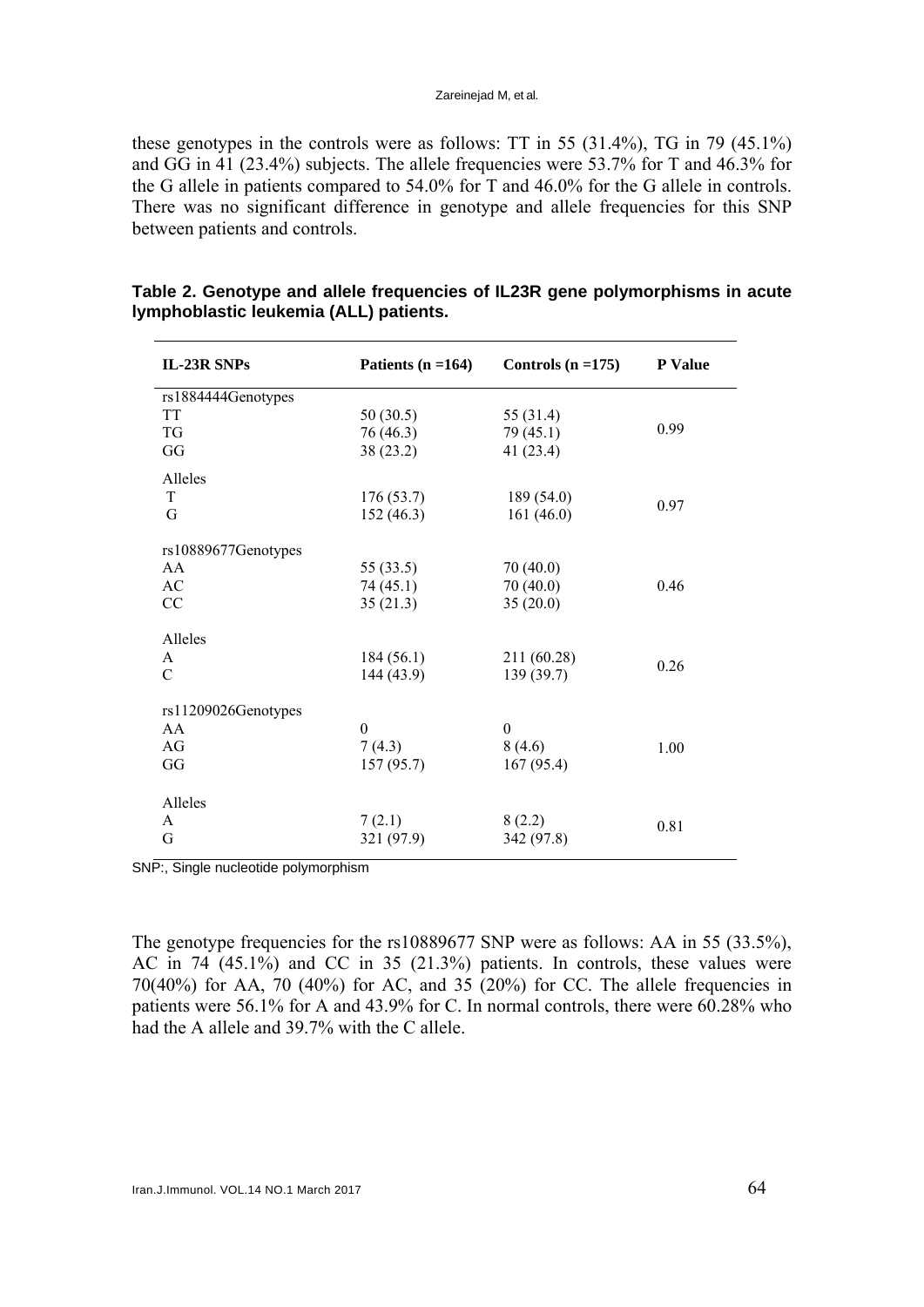|                                                          | rs1884444                     |                                  |                                 | rs10889677 |                                |                                  | rs11209026                     |     |                                   |                                  |     |
|----------------------------------------------------------|-------------------------------|----------------------------------|---------------------------------|------------|--------------------------------|----------------------------------|--------------------------------|-----|-----------------------------------|----------------------------------|-----|
| Variables                                                | GG                            | TG                               | <b>TT</b>                       | P          | CC                             | AC                               | AA                             | P   | GG                                | AG                               | P   |
| Age (years)<br>$\overline{2}$<br>$2 - 10$<br>>10         | 4(19)<br>17(27)<br>10(27)     | 10(47.6)<br>31(49.2)<br>12(32.4) | 7(33.3)<br>15(23.8)<br>15(40.5) | 0.3        | 7(33.3)<br>10(15.9)<br>8(21.6) | 10(47.6)<br>32(50.8)<br>12(32.4) | 4(19)<br>21(33.3)<br>17(45.9)  | 0.1 | 21(100)<br>59 (93.7)<br>35(94.6)  | $\mathbf{0}$<br>4(6.3)<br>2(5.4) | 0.5 |
| Sex<br>Male<br>Female                                    | 24(21.6)<br>11(25)            | 49 (44.1)<br>23(52.3)            | 38 (34.2)<br>10(22.7)           | 0.3        | 24(21.6)<br>8(18.2)            | 50(45)<br>24(54.5)               | 37(33.3)<br>12(27.3)           | 0.5 | 105(94.6)<br>43 (97.7)            | 6(5.4)<br>1(2.3)                 | 0.6 |
| $WBC(\times 10^3 \mu L)$<br>< 10<br>10-49<br>$\geq 50$   | 12(24)<br>6(25)<br>5(29.4)    | 20(40)<br>11(45.8)<br>8(47.1)    | 18 (36)<br>7(29.2)<br>4(23.5)   | 0.9        | 10(20)<br>5(20.8)<br>5(29.4)   | 22(44)<br>10(41.7)<br>5(29.4)    | 18(36)<br>9(37.5)<br>7(41.2)   | 0.8 | 46(53.5)<br>24(27.9)<br>16(18.6)  | 3(75)<br>$\overline{0}$<br>1(25) | 0.6 |
| Plt $(\times 10^3/\mu L)$<br>$20$<br>20-99<br>$\geq 100$ | 2(12.5)<br>6(19.4)<br>13(31)  | 8(50)<br>16(51.6)<br>15(35.7)    | 6(37.5)<br>9(29)<br>14(33.3)    | 0.4        | 6(37.5)<br>6(19.4)<br>7(16.7)  | 6(37.5)<br>13(41.9)<br>17(40.5)  | 4(25)<br>12(38.7)<br>18(42.9)  | 0.4 | 15(93.8)<br>30(96.8)<br>40 (95.2) | 1(6.3)<br>1(3.2)<br>2(4.8)       | 1.0 |
| Hb(g/dL)<br>$<$ 7<br>$7 - 11$<br>>11                     | 1(4.5)<br>18(81.8)<br>3(13.6) | 8(21.1)<br>25(65.8)<br>5(13.2)   | 6(20.7)<br>17(58.6)<br>6(20.7)  | 0.3        | 7(35)<br>10(50)<br>3(15)       | 4(10.8)<br>25(67.6)<br>8(21.6)   | 5(15.6)<br>23(71.9)<br>4(12.5) | 0.1 | 16(18.4)<br>56 (64.4)<br>15(17.2) | 1(25)<br>3(75)<br>0(0)           | 0.8 |
| PB blasts<br>< 20<br>$20 - 50$<br>$>50$                  | 3(20)<br>2(16.7)<br>10(40)    | 8(53)<br>9(75)<br>10(40)         | 4(26.7)<br>1(83)<br>5(20)       | 0.2        | 1(6.7)<br>3(25)<br>4(16)       | 8(53.3)<br>3(25)<br>7(28)        | 6(40)<br>6(50)<br>18(34.6)     | 0.4 | 14(93.3)<br>12(100)<br>23(92)     | 1(6.7)<br>$\theta$<br>2(8)       | 0.7 |
| <b>BM</b> blasts<br>$<$ 50%<br>$\geq 50\%$               | $\Omega$<br>20(27.4)          | 1(100)<br>30(41.1)               | $\theta$<br>23(31.5)            | 1.0        | $\Omega$<br>16(21.6)           | $\theta$<br>31(42.5)             | 1(100)<br>26(35.6)             | 0.5 | 1(100)<br>69 (94.5)               | $\theta$<br>4(5.5)               | 1.0 |
| Lineage<br>B-cell<br>T-cell                              | 13(23.2)<br>6(35.3)           | 24(42.9)<br>8(47.1)              | 19(33.9)<br>3(17.6)             | 0.4        | 14(25)<br>1(5.9)               | 25(44.6)<br>8(47.1)              | 17(30.4)<br>8(47.1)            | 0.2 | 54 (96.4)<br>15(88.2)             | 2(3.6)<br>2(11.8)                | 0.2 |
| CRD(days)                                                | 798±149                       | $930.8 \pm 101$                  | $734 \pm 120$                   | 0.3        | $752 \pm 130$                  | $927 \pm 105$                    | $818 \pm 122$                  | 0.7 | 836±69                            | $1087 \pm 354$                   | 0.5 |
| Survival duration                                        | $1292 \pm 180$                | $1062 \pm 93$                    | 1058±107                        | 0.6        | 924±127                        | 1195±113                         | $1126 \pm 108$                 | 0.4 | $1089 \pm 61$                     | 1847±938                         | 0.5 |
| Risk groups<br>Standard<br>High                          | 12(24.5)<br>13(26)            | 22(44.9)<br>20(40)               | 15(30.6)<br>17(34)              | 0.9        | 9(18.4)<br>12(24)              | 23(46.9)<br>19(38)               | 17(34.7)<br>19(38)             | 0.6 | 46(93.9)<br>48 (96)               | 3(6.1)<br>2(4)                   | 0.6 |

**Table 3. The relationship between IL23R gene polymorphisms, laboratory and clinical features, and response to therapy in acute lymphoblastic leukemia (ALL) patients.** 

Iran.J.Immunol. VOL.14 NO.1 March 2017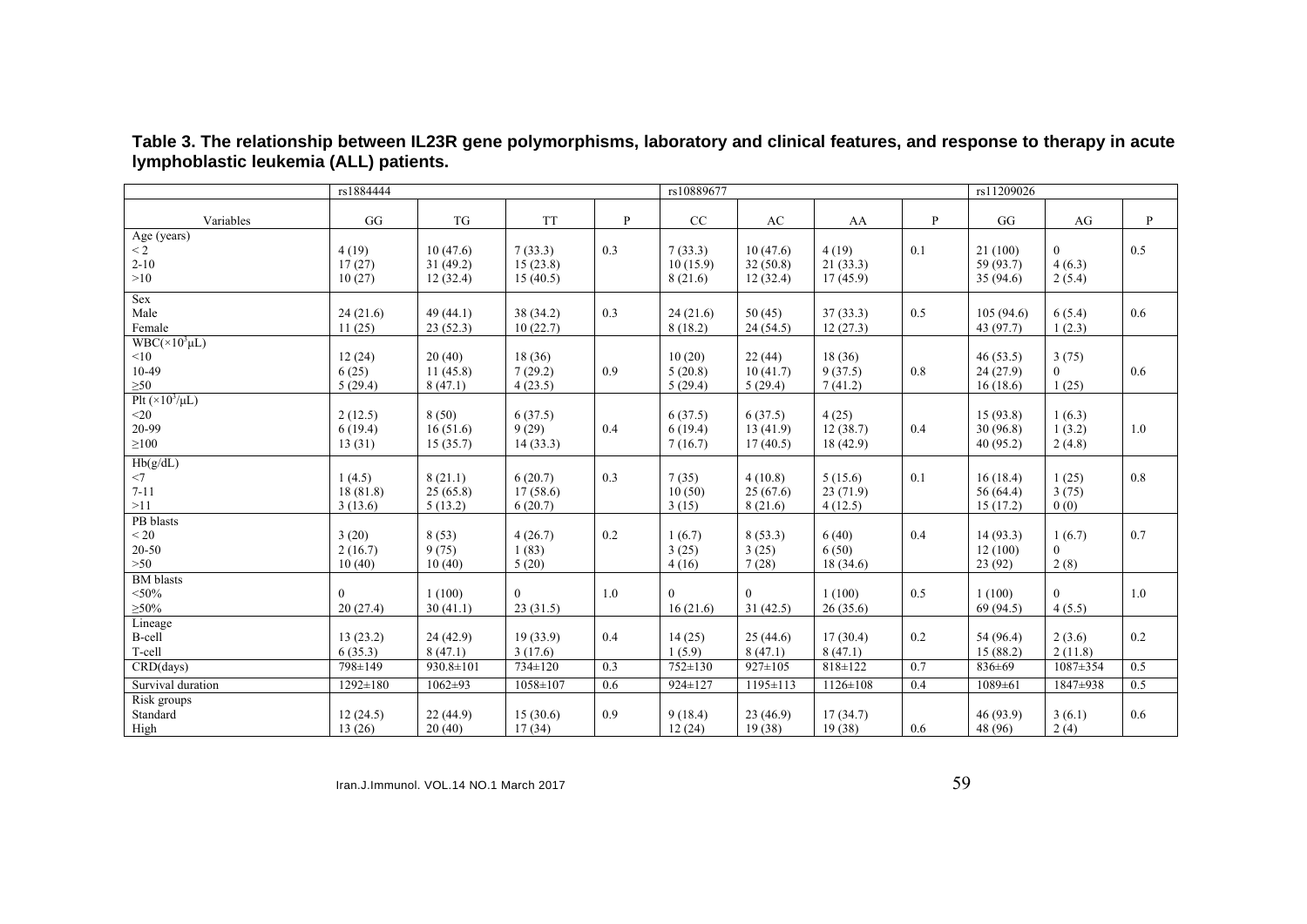With respect to the rs11209026 SNP, none of the patients had the AA genotype, whereas 7 (4.3%) had the AG and 157 (95.7%) had the GG genotype. Corresponding data for controls was  $0\%$  for AA, 8  $(4.6\%)$  for AG and 167  $(95.4\%)$  for the GG genotype. The allele frequencies were 2.1% for A and 97.9% for the G allele in patients. In controls, these values were 2.2% for A and 97.8% for the G allele. Statistical analysis revealed no significant differences in genotypic distribution and allelic frequencies of rs10889677 and rs11209026 SNPs between the patients and controls  $(p>0.05)$ .

A comparison of the IL23R haplotype frequencies of patients and controls showed no significant differences.

**Genotype Distribution and Allele Frequencies in Relation to Patient Characteristics and Prognostic Factors.** We assessed the relationship between each SNP and prognostic factors. There was no significant difference in the quantitative prognostic factors of age, WBC, platelets, Hb level, percentages of blasts in the bone marrow and the peripheral blood between the different genotypes. There was no significant difference between the frequencies of various genotypes in T-ALL and B-ALL patients (Table 3).

The patients were categorized according to age, WBC counts, platelet counts, Hb level, percentage of blastocytes in the bone marrow and peripheral blood (Table 3). We compared the frequency of genotypes and alleles in each group. No significant difference existed between genotype distribution in the different categories except for age when patients were categorized into the following age groups: <2 years, 2-10 years and >10 years, and platelet counts in B-ALL patients (Table 4).

| rs10889677 | Age (years) | P Value                               |           |       |  |  |
|------------|-------------|---------------------------------------|-----------|-------|--|--|
|            | $\leq$ 2    | $2 - 10$                              | >10       |       |  |  |
| Genotypes  |             |                                       |           |       |  |  |
| AA         | 1(4.5)      | 14(63.6)                              | 7(31.8)   |       |  |  |
| AC         | 7(22.6)     | 21(67.7)                              | 3(9.7)    | 0.015 |  |  |
| CC         | 5(31.3)     | 5(31.3)                               | 6(37.5)   |       |  |  |
| Alleles    |             |                                       |           |       |  |  |
| A Present  | 8(15.1)     | 35(66.0)                              | 10(18.9)  | 0.041 |  |  |
| Absent     | 5(31.3)     | 5(31.3)                               | 6(37.5)   |       |  |  |
| C Present  | 12(25.5)    | 26(55.3)                              | 9(19.1)   | 0.08  |  |  |
| Absent     | 1(4.5)      | 14(63.6)                              | 7(31.8)   |       |  |  |
| rs10889677 |             | Platelet number $(\times 10^3/\mu L)$ |           |       |  |  |
|            |             |                                       |           |       |  |  |
|            | $<$ 20      | 20-99                                 | >100      |       |  |  |
| Genotypes  |             |                                       |           |       |  |  |
| AA         | 2(10.5)     | 4(21.1)                               | 13 (68.4) |       |  |  |
| AC         | 3(13.0)     | 11(47.8)                              | 9(39.1)   | 0.03  |  |  |
| CC         | 6(46.2)     | 3(23.1)                               | 4(30.8)   |       |  |  |
| Alleles    |             |                                       |           |       |  |  |
| A Present  | 5(11.9)     | 15(35.7)                              | 22(52.4)  | 0.03  |  |  |
| Absent     | 6(46.2)     | 3(23.1)                               | 4(30.8)   |       |  |  |
| C Present  | 9(25.0)     | 14(38.9)                              | 13(36.1)  | 0.09  |  |  |
| Absent     | 2(10.5)     | 4(21.1)                               | 13 (68.4) |       |  |  |

**Table 4. Association of the IL23R rs10889677 variant with age and platelet groups in precursor-B cell acute lymphoblastic leukemia (B-ALL) patients.** 

Data are represented as frequency or (percentage). Fisher exact test was used to analyze the data.

Iran.J.Immunol. VOL.14 NO.1 March 2017  $\sim$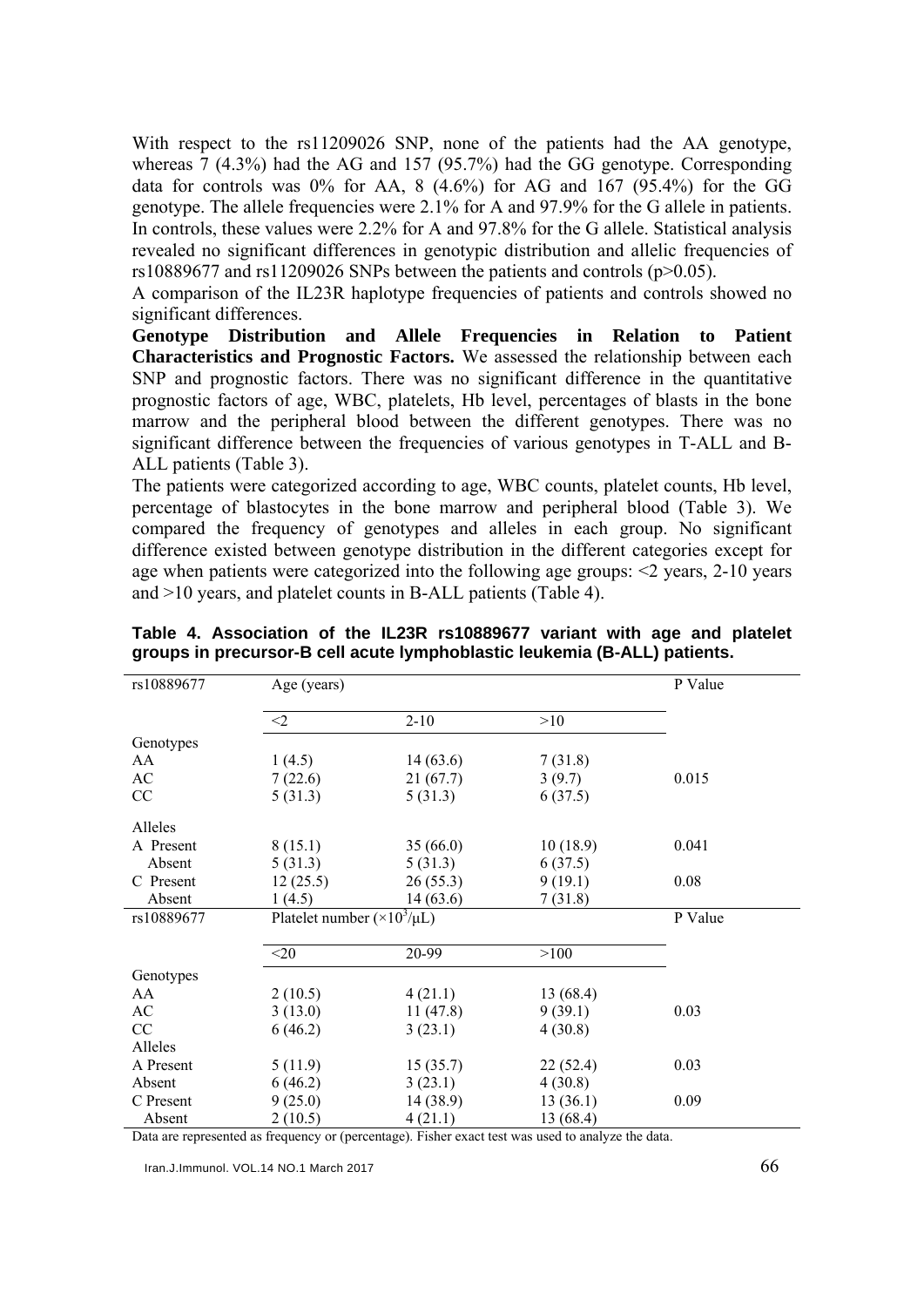In this group of patients, the frequency of the rs10889677 AA genotype was 4.5% in patients  $\leq 2$  years; 63.6% in patients 2-10 years and 31.8% in patients  $>10$  years (p=0.015) with an increased AA genotype in the 2-10 year age group. Accordingly, the frequency of the A allele in patients 2-10 years (66.0%) of age was more than two other age groups (OR: 4.2,  $95\%$  CI: 1.05-16.6,  $p=0.041$ ). With respect to the association between rs10889677 genotypes and platelet numbers in B-ALL patients, there was a higher frequency of the AA genotype in patients with platelets  $>100\times10^3$ µL (68.4%) compared to those with platelets<20×10<sup>3</sup>µL (10.5%) and in those with 20-99×10<sup>3</sup>µL (21.1%) platelets (p=0.03). The A allele was higher in patients with  $>100\times10^{3}$   $\mu$ L  $(52.4\%)$  versus patients with  $\leq 20 \times 10^3 \mu L$  (11.9%) and those with 20-99×10<sup>3</sup> $\mu L$  (35.7%) platelets (OR: 6.6, 95% CI: 1.3-33.5, p=0.03; Table 4). A significant association existed between age groups and platelet counts  $(p=0.001)$ , WBC counts  $(p=0.022)$  and Hb level (p=0.016) in B-ALL patients. There were 80.8% of children with  $>100\times10^3$ µL platelets,  $65\%$  of patients with Hb levels 7-11 g/dL and 73.0% of patients with <10×10<sup>3</sup> $\mu$ L WBCs in the 2-10 year age group.

None of the genotypes showed an association with the occurrence of EMI. There were also no significant differences in the frequencies of different alleles and genotypes in the two risk groups (Table 3).

**Genotype Distribution and Allele Frequencies in Relation to Response to Therapy.**  Table 3 shows CRD and survival duration of patients in relation to genotype.



Iran.J.Immunol. VOL.14 NO.1 March 2017 **67** 



**Figure 1.** Kaplan-Meier complete remission duration (CRD) curve for ALL patients in relation to various IL-23R variants rs1884444 (P= 0.028, log rank test) 10889677 (P= 0.97, log rank test) and rs11209026 (P=0.028, log rank test).The association between rs1884444 TG variant and CRD was not remained significant in multivariate analysis (P=0.11).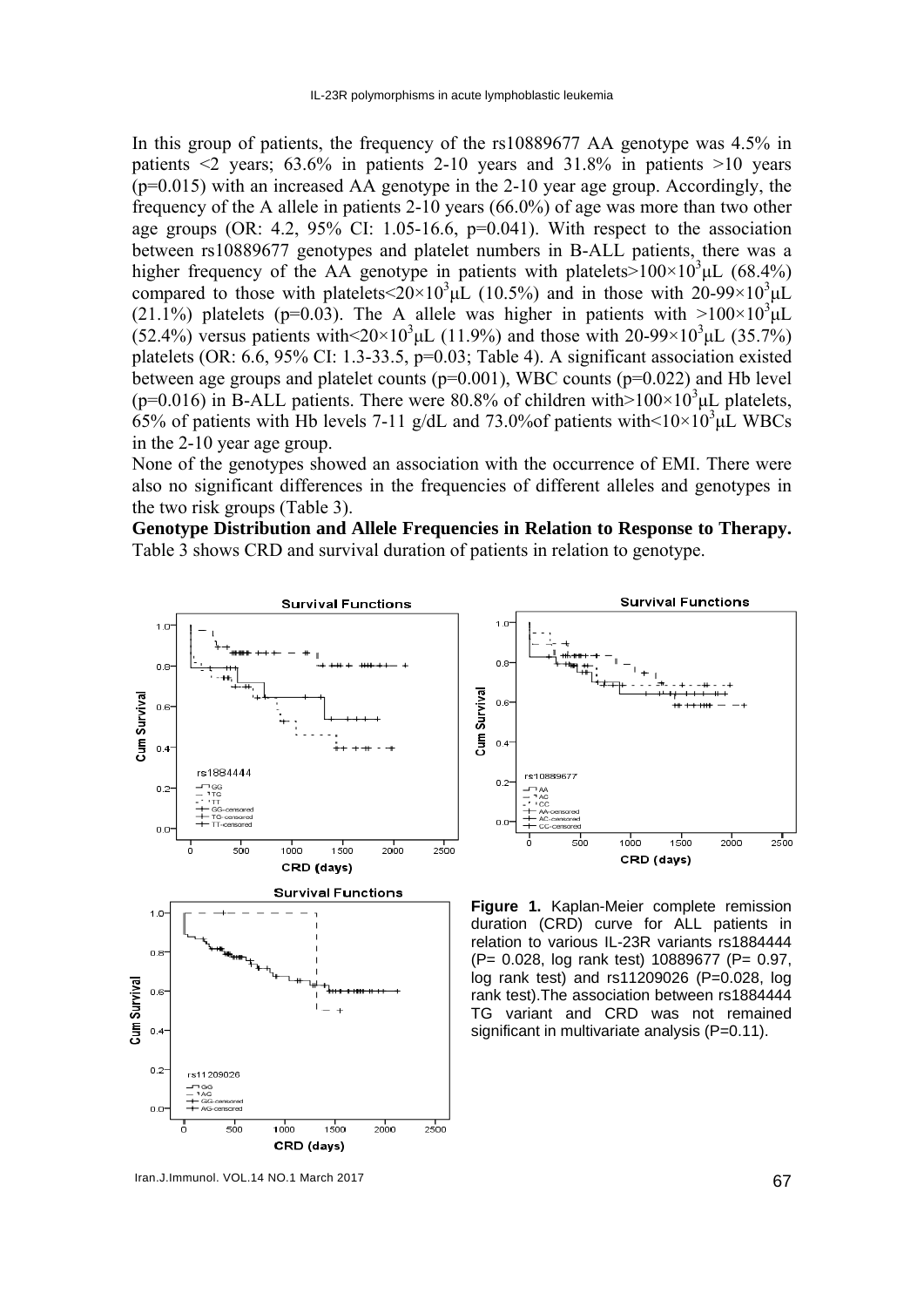We used the time-to-event analysis by Kaplan–Meier method to estimate the overall survival and CRD of patients with different genotypes. No significant difference except for CRD in relation to the rs1884444 variant was found. As seen in Figure 1, patients with rs1884444 TG genotype had a longer CRD (1804  $\pm$  116 days) compared to patients with the GG (1217  $\pm$  186 days) and TT (1110  $\pm$  168 days) genotypes (hazard ratio  $(HR)$ :0.29, 95% CI: 0.11-0.77, p=0.013). This association did not remain significant in multivariate analysis (HR:0.08, 95% CI: 0.004-1.7, p=0.11) after adjustments for age, immunophenotype, platelet and WBC number, EMI and the percentage of blastocytes in bone marrow and peripheral blood.

There was an association between the rs1884444 TG genotype and G allele with rate of relapse. This genotype was significantly lower in patients who relapsed (24.2%) compared to those without relapse (55.9%). Logistic regression analysis of the effect and relation of genotypes on relapse showed a significant association between the TG genotype and risk of relapse  $(OR: 0.23, 95\% \text{ CI}: 0.08-0.66, p=0.006)$ . In TG patients, there was 77% less relapse compared to patients with the TT genotype, which showed the protective effect of the TG genotype in ALL patients. The GG genotype had a nonsignificant protective effect compared with TT patients (OR: 0.62, 95% CI: 0.21- 1.8, p=0.39). When allele association analysis was performed, there were fewer G allele patients who relapsed (OR: 0.37, 95% CI: 0.15-0.92, p=0.034).

### **DISCUSSION**

ALL is a type of blood cancer that progresses rapidly and creates immature blood cells (27). A number of studies have investigated the importance of different molecules in thedevelopment and prognosis of ALL (28-30), including the important role of the IL-12 cytokine family and their immunological and anti-tumor functions in the control of pediatrics ALL (11). IL-23 is a proinflammatory cytokine that belongs to this family. Although the anti-tumor activity of IL-23 is controversial, functional experiments have shown that IL-23 can diminish leukemia cell growth both *in vitro* and *in vivo* through suppression of cell proliferation (11). IL-23 can induce apoptosis in leukemia cells through up-regulation of miR15a expression which results in down-regulation of the B cell lymphoma (Bcl-2) anti-apoptotic molecule(11).

We took into consideration the importance of IL-23 and its receptor in the biology of ALL. To the best of our knowledge, no previous study has investigated the role of IL23R variants in susceptibility to ALL. Therefore, this study examined the association of three functional IL23R SNPs and the risk for ALL development.

The non-synonymous SNP rs1884444 T>G is located on exon 2 of IL23R.This exon encodes the signal peptide of IL23R (31). Substitution of amino acid His by Gln in this signal sequence at the extracellular domain of IL23R may influence its specificity and affinity to IL-23 (22), and thus modulate the Th17 cell-mediated immune response which is involved in autoimmune diseases and cancer pathogenesis  $(6)$ .

In a previous study, Xu *et al.* found an association between the GG genotype of rs1884444 and susceptibility to hepatocellular carcinoma (32). The association between the rs1884444 G allele with a decreased risk of gastric cancer has also been reported by Chen *et al.*(22). With respect to hematological malignancies, Qian *et al.* observed a significant association between the rs1884444 SNP and susceptibility to acute myeloblastic leukemia (AML) in a Chinese population. In their study, the TG genotype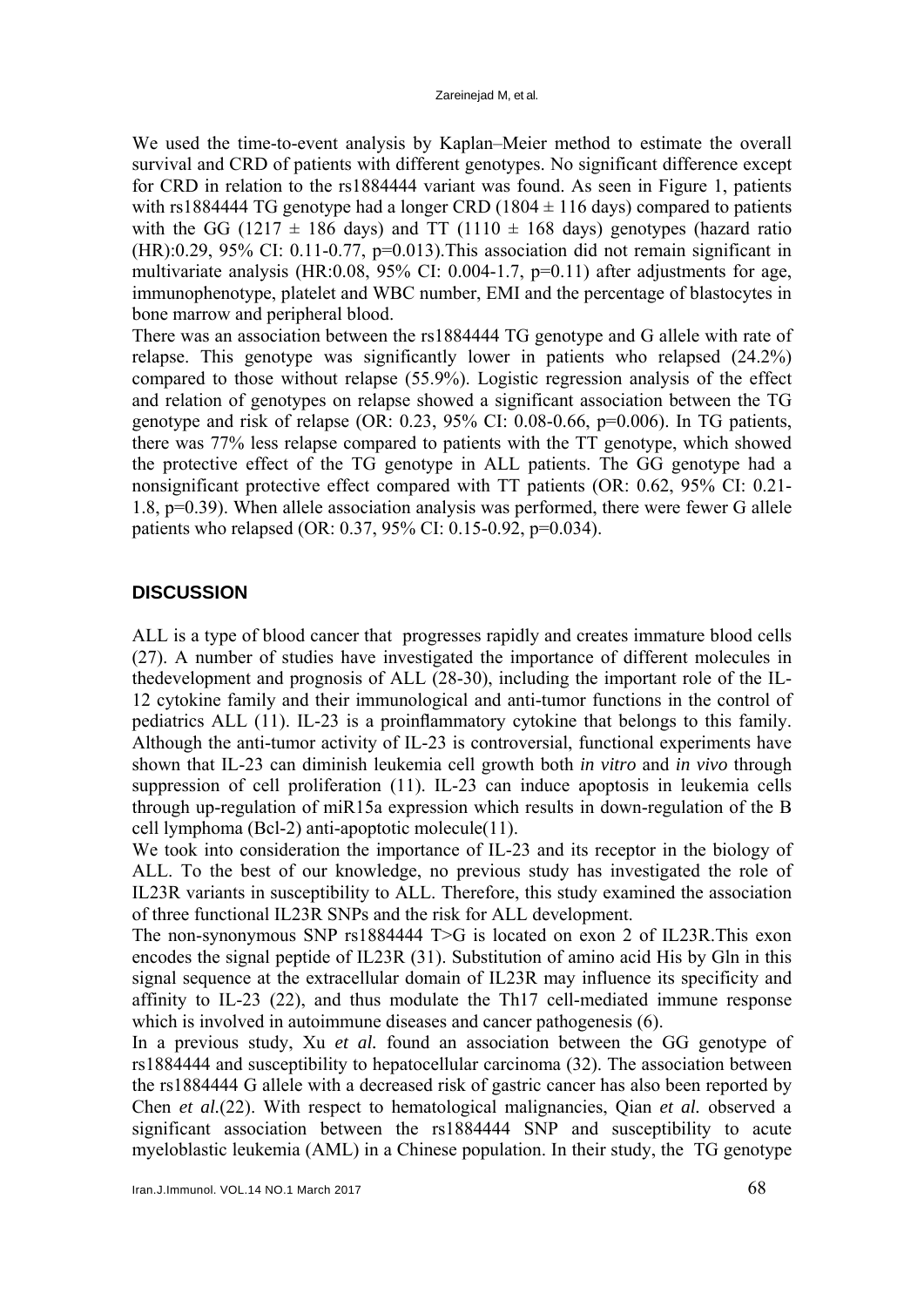and the TG/GG combined genotypes was associated with an increased risk of AML (33). In the current study, there was no significant difference in rs1884444 genotypes and alleles between patients and controls, which indicated the lack of an association between this polymorphism and susceptibility to ALL. A study of the relationship of this SNP to patient characteristics showed no significant association with different prognostic factors. However we found an association between the rs1884444 TG genotype and longer CRD in patients. This association did not remain significant in multivariate analysis which indicated that this genotype in combination with other prognostic markers might have not an impact on therapeutic response. This genotype was less frequent in patients who relapsed compared with those without relapse. The G allele was also significantly lower in patients who relapsed. These findings might imply the influence of this IL23R variant on decreased risk of relapse in patients and suggested the importance of the rs1884444 TG genotype in relation to patient response to therapy. In a previous study by Wu *et al.,* a decreased Th17 cell frequency in AML patients who had achieved CR after chemotherapy has been reported (34). IL-17A secreted by Th17 cells, has induced the proliferation of AML cells via IL-17R, in which activation of downstream kinases (PI3 kinase and Akt) and JAK/STAT3 signaling pathway may play significant roles (34). In addition, combination of IL-17 and IL-22 significantly decreased deviation of T cells toward Th1 cells and IFN-γ secretion from peripheral blood mononuclear cells of AML patient (34). AML patients with high Th17 cell frequency have shown poor prognosis (34). Bi *et al.* showed that Th17-secreted cytokines could induce the proliferation of B-ALL cell line Nalm-6 and B-ALL cells isolated from the patients by phosphorylation of Akt and STAT3. The increased Th17 cells and IL-17 existed in the B-ALL patients promoted proliferation and resistance to daunorubicin treatment via activation of Akt signaling (13). These data shows that the IL-23/Th17 axis may contribute to the prognosis and response to therapy in ALL patients and IL-23 may have an important role in ALL therapy by modulating the expression of Th17 cells-associated molecules. As mentioned above, the presence of rs1884444 G allele instead of T allele may reduce affinity or specificity of IL-23R resulting in decreased levels of IL23R signaling and diminished generation of Th17 responses. Whether reduced Th17 levels were the main reasons for the decreased rate of relapse observed in ALL patients with the TG genotype would warrant further investigation.

The second SNP examined in this study (rs10889677*A*>C) is located in the 3'-UTR and may cause overexpression of IL23R by increasing mRNA stability and the driving differentiation of T cells towards a Th17 subpopulation  $(25)$ . This, in turn, may contribute to tumorigenesis by promoting angiogenesis and inducing MMP through IL-17 release (6). This SNP may influence T-cell proliferation, resulting in changes in the levels of regulatory T cells and modifications to cancer susceptibility (35). Zhang *et al.* have demonstrated a significantly higher frequency of the rs10889677 C allele in patients with ovarian cancer compared with controls (21). The same results have been reported by Chien *et al.* for allele C in oral cancer patients. In these patients, this allele was associated with a higher risk of lymph node metastasis (36). In our study, we found no association of this SNP with either susceptibility to ALL, or with various prognostic factors in total patients. However, there was a significant association in B-ALL patients between this SNP and patient age group. As our data showed, a significantly higher frequency of the AA genotype existed in patients 2-10 years of age. In various studies this age group showed better responses to treatment (24,37). In the current study,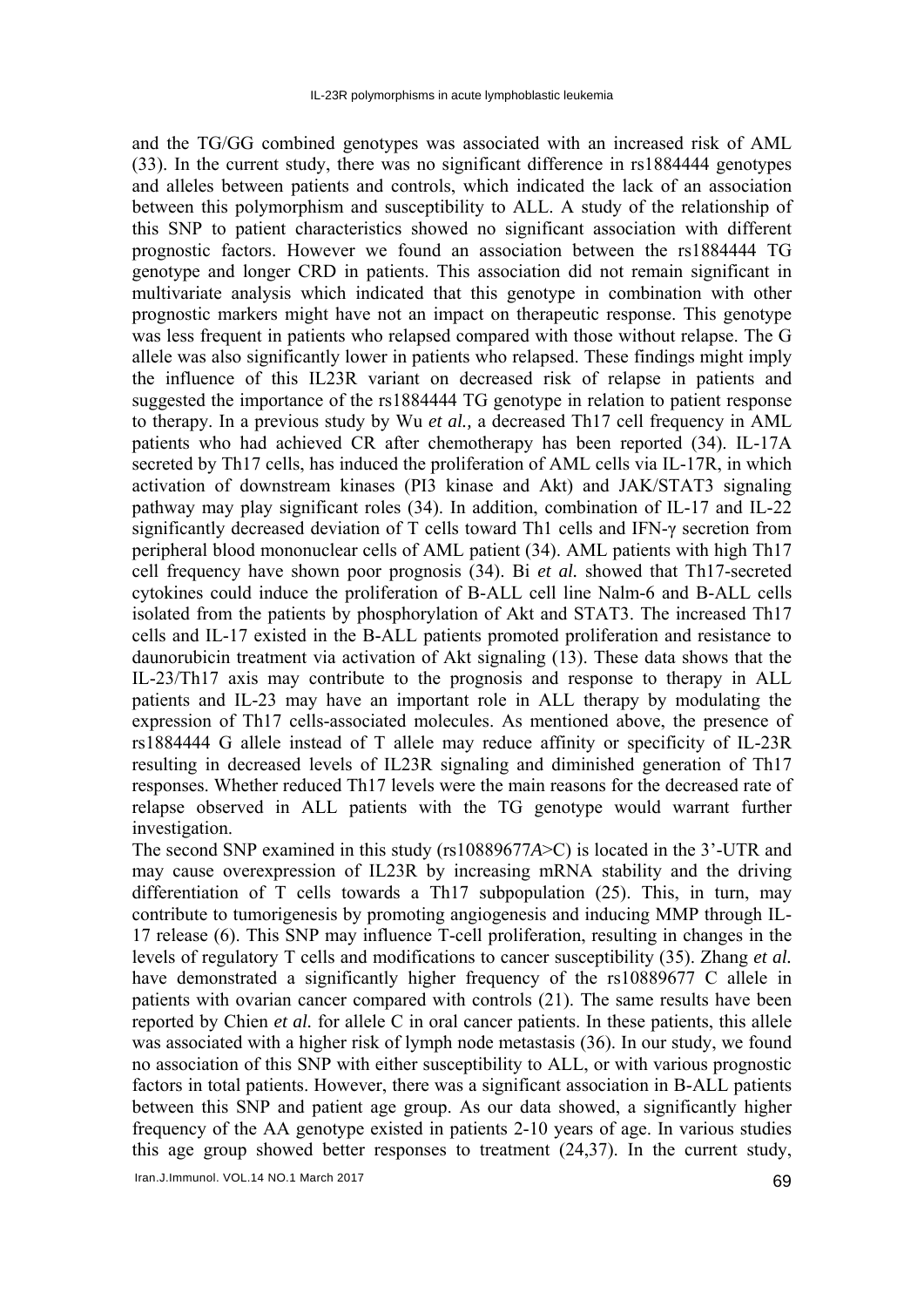patients in this age range had lower WBC and higher platelet counts which favored a good prognosis. Therefore, the higher frequency of AA genotype and A allele in patients 2-10 years of age might imply the importance of this genotype as a good prognostic factor. This result was supported by our other finding in which the AA genotype was more frequent in patients with platelets  $>100\times10^{3}/\mu L$ .

The third SNP, non-synonymous rs11209026 G>A (Arg381Gln), is located in the JAK2 kinase-binding domain of IL23R. It is possible that the change from Arg to Gln results in attenuated IL*-*23 signaling (38). In a recent study, the IL23R rs11209026 A allele and AA genotype have shown no correlation with AML susceptibility (12). A number of studies found a significant association between rs11209026 and susceptibility to various autoimmune diseases (19,39). In limited studies performed on cancer patients, this variant did not show a significant association with colorectal cancer, however there was a protective role in hepatitis C related hepatocellular carcinoma (40,41). In the current study, due to low frequency of A allele none of the patients had AA genotype. The same finding has been recently reported by Nemati *et al.* on Iranian subjects (40). There was no association of this SNP with susceptibility to ALL, various prognostic factors, and response to therapy.

This study has several limitations that include relatively low numbers of patients and controls which were mostly due to the difficulty of obtaining samples from children. In a number of patients, we were unable to obtain all clinical and laboratory information, which included cytogenetics data, due to the incompleteness of their medical records.

In conclusion, we found no significant difference in genotype and allele frequencies of the three studied IL23R SNPs between the patient and control groups. This finding has implied a lack of association of these variants with the risk of ALL. Hence, additional studies with higher numbers of patients that include an investigation of other SNPs are recommended. With respect to the relationship to prognostic factors and therapy response, we have found an association between the rs1884444 TG genotype and G allele with a lower rate of relapse. Nevertheless, this genotype was not confirmed to be an independent variable that affected CRD. There were significantly more B-ALL patients with the 10889677 AA genotype and A allele who had a favorable age range and platelet counts which might suggest a possible contribution of this genotype and allele to ALL prognosis.

# **ACKNOWLEDGEMENTS**

The present article was extracted from the thesis written by Mohammadrasul Zareinejad and was supported by grant no. 7223 from Shiraz University of Medical Sciences.

# **REFERENCES**

- 1. Inaba H, Greaves M, Mullighan CG. Acute lymphoblastic leukaemia. The Lancet. 2013;381(9881):1943-55.
- 2. Fathi M, Amirghofran Z, Shahriari M. Soluble Fas and Fas ligand and prognosis in children with acute lymphoblastic leukemia. Med Oncol. 2012;29(3):2046-52.
- 3. Zolala F, Ayatollahi A, Shahriary M, Ayatollahi M. Determination of incidence rate of acute lymphoblastic leukemia in children under the age of 15 in Fars province in 2001. Armaghane danesh. 2004;9(3):59-65.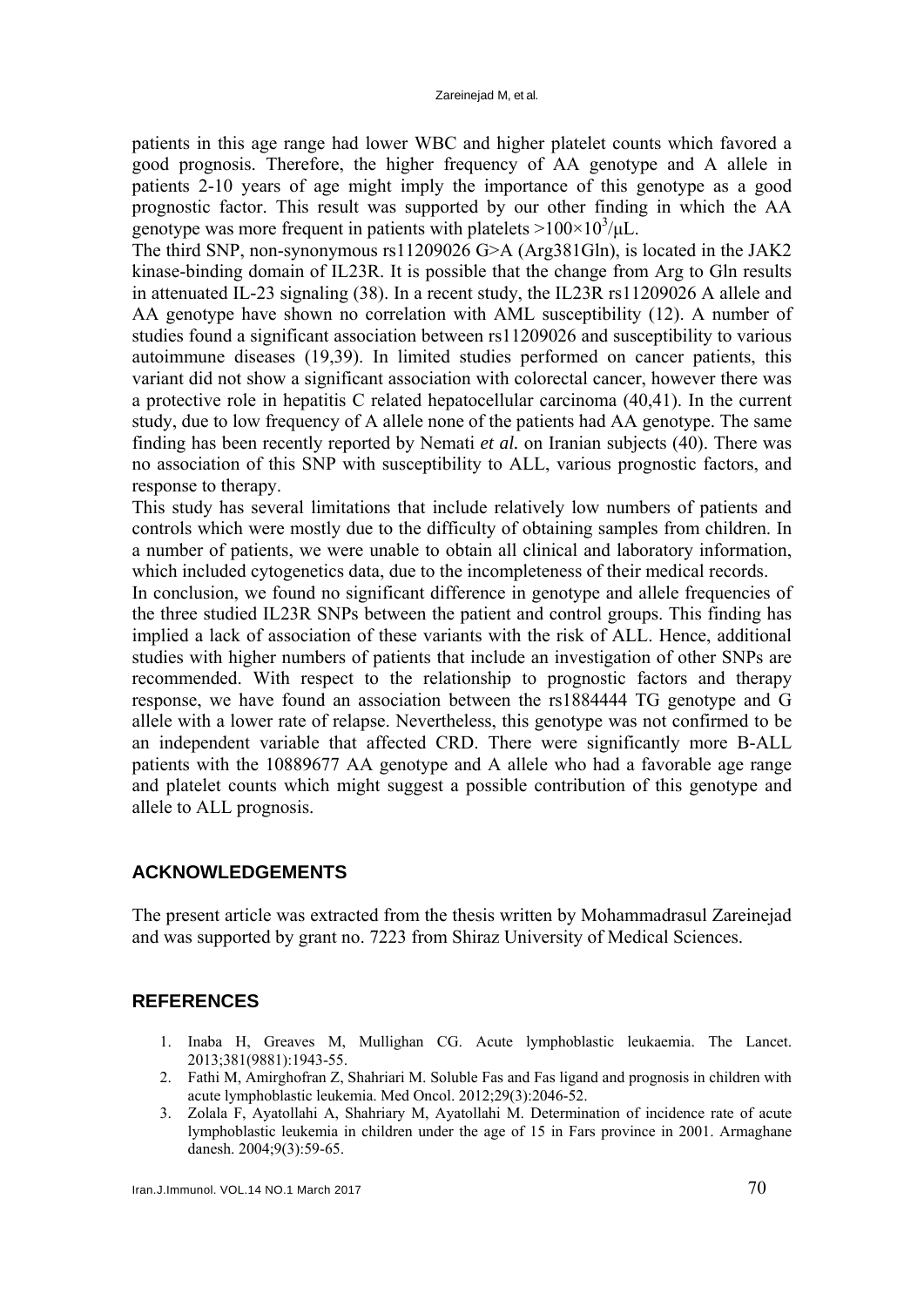- 4. Hunter CA. New IL-12-family members: IL-23 and IL-27, cytokines with divergent functions. Nature Reviews Immunology. 2005;5(7):521-31.
- 5. Teng MW, Bowman EP, McElwee JJ, Smyth MJ, Casanova J-L, Cooper AM, et al. IL-12 and IL-23 cytokines: from discovery to targeted therapies for immune-mediated inflammatory diseases. Nat Med. 2015;21(7):719-29.
- 6. Yannam GR, Gutti T, Poluektova LY. IL-23 in infections, inflammation, autoimmunity and cancer: possible role in HIV-1 and AIDS. J Neuroimmune Pharmacol. 2012;7(1):95-112.
- 7. Kortylewski M, Xin H, Kujawski M, Lee H, Liu Y, Harris T, et al. Regulation of the IL-23 and IL-12 balance by Stat3 signaling in the tumor microenvironment. Cancer Cell. 2009;15(2):114- 23.
- 8. Langowski JL, Zhang X, Wu L, Mattson JD, Chen T, Smith K, et al. IL-23 promotes tumour incidence and growth. Nature. 2006;442(7101):461-5.
- 9. Lo C-H, Lee S-C, Wu P-Y, Pan W-Y, Su J, Cheng C-W, et al. Antitumor and antimetastatic activity of IL-23. The Journal of Immunology. 2003;171(2):600-7.
- 10. Floss DM, Schröder J, Franke M, Scheller J. Insights into IL-23 biology: from structure to function. Cytokine Growth Factor Rev. 2015;26(5):569-78.
- 11. Cocco C, Canale S, Frasson C, Di Carlo E, Ognio E, Ribatti D, et al. Interleukin-23 acts as antitumor agent on childhood B-acute lymphoblastic leukemia cells. Blood. 2010;116(19):3887- 98.
- 12. Zhu B, Zhang J, Wang X, Chen J, Li C. Correlation between acute myeloid leukemia and IL-17A, IL-17F, and IL-23R gene polymorphism. Int J Clin Exp Pathol. 2015;8(5):5739.
- 13. Bi L, Wu J, Ye A, Wu J, Yu K, Zhang S, et al. Increased Th17 cells and IL-17A exist in patients with B cell acute lymphoblastic leukemia and promote proliferation and resistance to daunorubicin through activation of Akt signaling. J Transl Med. 2016;14(1):1.
- 14. Parham C, Chirica M, Timans J, Vaisberg E, Travis M, Cheung J, et al. A receptor for the heterodimeric cytokine IL-23 is composed of IL-12Rβ1 and a novel cytokine receptor subunit, IL-23R. The Journal of Immunology. 2002;168(11):5699-708.
- 15. Abdollahi E, Tavasolian F, Momtazi-Borojeni AA, Samadi M, Rafatpanah H. Protective role of R381Q (rs11209026) polymorphism in IL-23R gene in immune-mediated diseases: A comprehensive review. J Immunotoxicol. 2016:1-15.
- 16. Kave M, Shadman M, Alizadeh A, Samadi M. Analysis of the association between IL‐ 23R rs11209026 polymorphism and incidence of atherosclerosis. Int J Immunogenet. 2015;42(5):341-5.
- 17. Faragó B, Magyari L, Sáfrány E, Csöngei V, Járomi L, Horvatovich K, et al. Functional variants of interleukin-23 receptor gene confer risk for rheumatoid arthritis but not for systemic sclerosis. Ann Rheum Dis. 2008;67(2):248-50.
- 18. Sivanesan D, Beauchamp C, Quinou C, Lee J, Lesage S, Chemtob S, et al. IL23R (Interleukin 23 Receptor) Variants Protective against Inflammatory Bowel Diseases (IBD) Display Loss of Function due to Impaired Protein Stability and Intracellular Trafficking. J Biol Chem. 2016;291(16):8673-85.
- 19. Huber AK, Jacobson EM, Jazdzewski K, Concepcion ES, Tomer Y. Interleukin (IL)-23 receptor is a major susceptibility gene for Graves' ophthalmopathy: the IL-23/T-helper 17 axis extends to thyroid autoimmunity. The Journal of Clinical Endocrinology & Metabolism. 2008;93(3):1077- 81.
- 20. Chu H, Cao W, Chen W, Pan S, Xiao Y, Liu Y, et al. Potentially functional polymorphisms in IL‐ 23 receptor and risk of esophageal cancer in a Chinese population. Int J Cancer. 2012;130(5):1093-7.
- 21. Zhang Z, Zhou B, Zhang J, Chen Y, Lai T, Yan L, et al. Association of interleukin-23 receptor gene polymorphisms with risk of ovarian cancer. Cancer Genet Cytogenet. 2010;196(2):146-52.
- 22. Chen J, Lu Y, Zhang H, Ding Y, Ren C, Hua Z, et al. A nonsynonymous polymorphism in IL23R gene is associated with risk of gastric cancer in a Chinese population. Mol Carcinog. 2010;49(10):862-8.
- 23. Meadows AT, Chintagumpala M. Children's Oncology Group. Essentials of Ophthalmic Oncology. 2009:204.
- 24. Pizzo PA, Poplack DG. Principles and practice of pediatric oncology: Lippincott Williams & Wilkins; 2015.